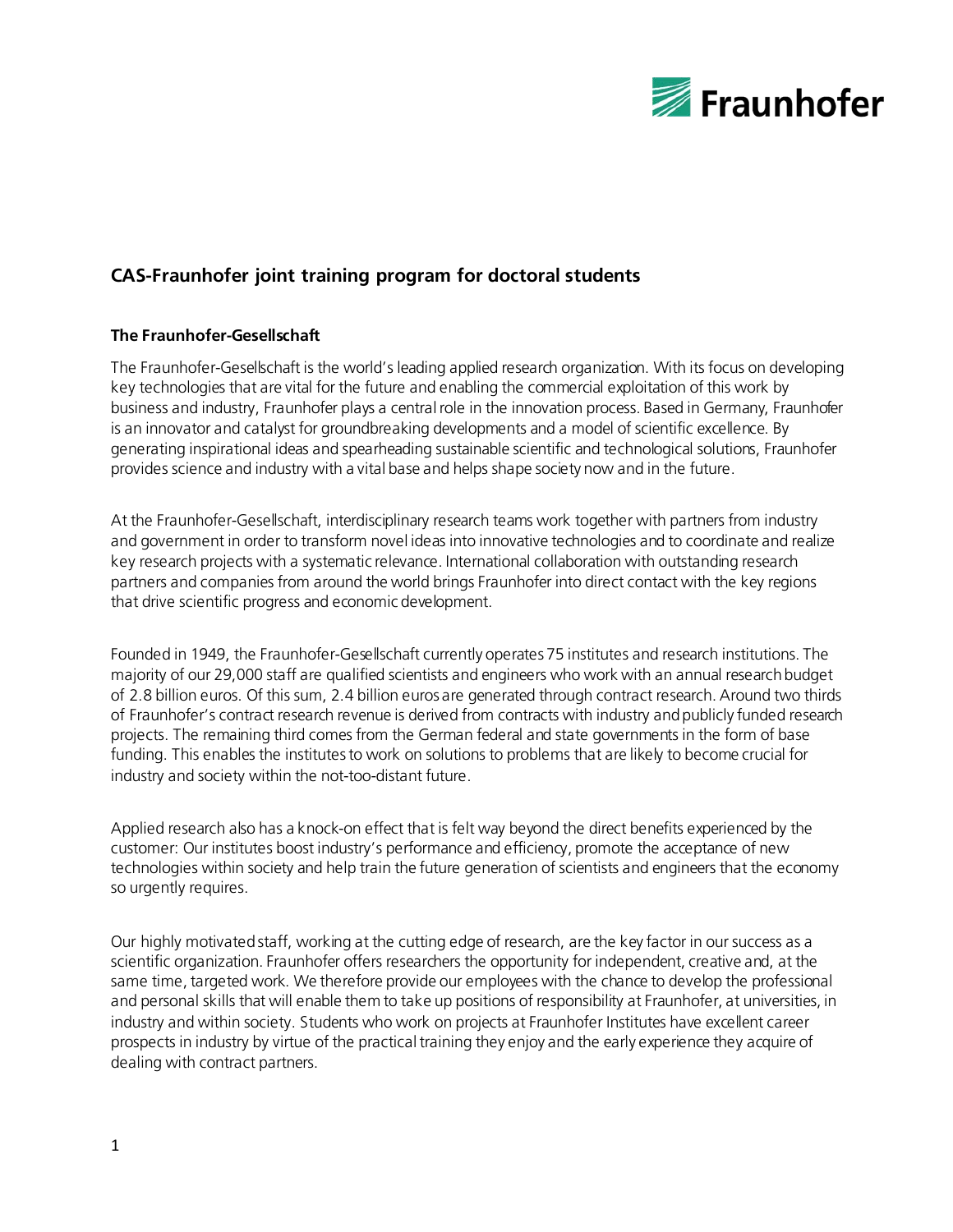

The Fraunhofer-Gesellschaft is a recognized non-profit organization that takes its name from Joseph von Fraunhofer (1787–1826), the illustrious Munich researcher, inventor and entrepreneur.

### **Joint Training Program for Chinese Doctoral Students in Germany**

The joint training program for doctoral students has been running since 2008. So far over 100 CAS –PhDstudents have been invited to conduct research for their PhD-theses at one of the Fraunhofer Institutes. The aim of the joint doctoral program is to promote the scientific exchange between Germany and China.

Initially the duration of the fellowship is limited to 12 months. Yet should the hosting Fraunhofer Institute, the Fraunhofer Executive Board as well as the CAS home institution agree, the stay may be prolonged for the duration of 6 months after the first year. In case of a prolongation the stipend will be provided by Fraunhofer. Students can apply for different institutes depending on their research fields. The participating students will get familiar with the scientific work of the world's leading applied research organization and they will experience the different way of life in Germany and German culture.

At the beginning of the research stay all participants will receive a welcome package and will be invited to participate in a welcome workshop in Munich which is organized by the Fraunhofer headquarters. During this workshop they will get acquainted with the other participants as well as the program management of the Fraunhofer headquarters, they will participate in an intercultural training and will be invited to attend social activities. Throughout the research stay the Fraunhofer headquarters offers a counselling service in English and Chinese and will offer a social media channel to stay in touch with the program management of the headquarters and other Chinese scholars. A farewell workshop will be organized at the end of the stay.

### **Application process**

If you are interested in this program, please have a look at the Chinese homepage of the FraunhoferGesellschaft: <http://www.fraunhofer.cn/index.html>. Click on the Chinese name of an institute and you will get more information like the research areas, ongoing research projects and contact details. It might be of interest as well to consult the research topics which were handed in by Fraunhofer.

Choose up to **three** institutes, which match exactly your research focus. The Fraunhofer Institutes which might act as a hosting unit has to be selected with care. A good match of your research focus with the research area of the Fraunhofer Institute increases your chances of success.

In the first phase of your application, you should prepare the documents, which are required by UCAS. Please refer to the UCAS website https://www.ucas.ac.cn to download the application documents. They must be submitted to Ms. Li Maoli of UCAS till December 20, 2021.

After UCAS has completed its selection process the Fraunhofer Representative Office in Beijing will invite all the selected candidates for an (online) interview in March/April 2022. Based on this interview the Fraunhofer Representative Office Beijing will select the candidates who are eligible to apply at the Fraunhofer Institute of their choice. Please do not contact the Fraunhofer Institute before the interview.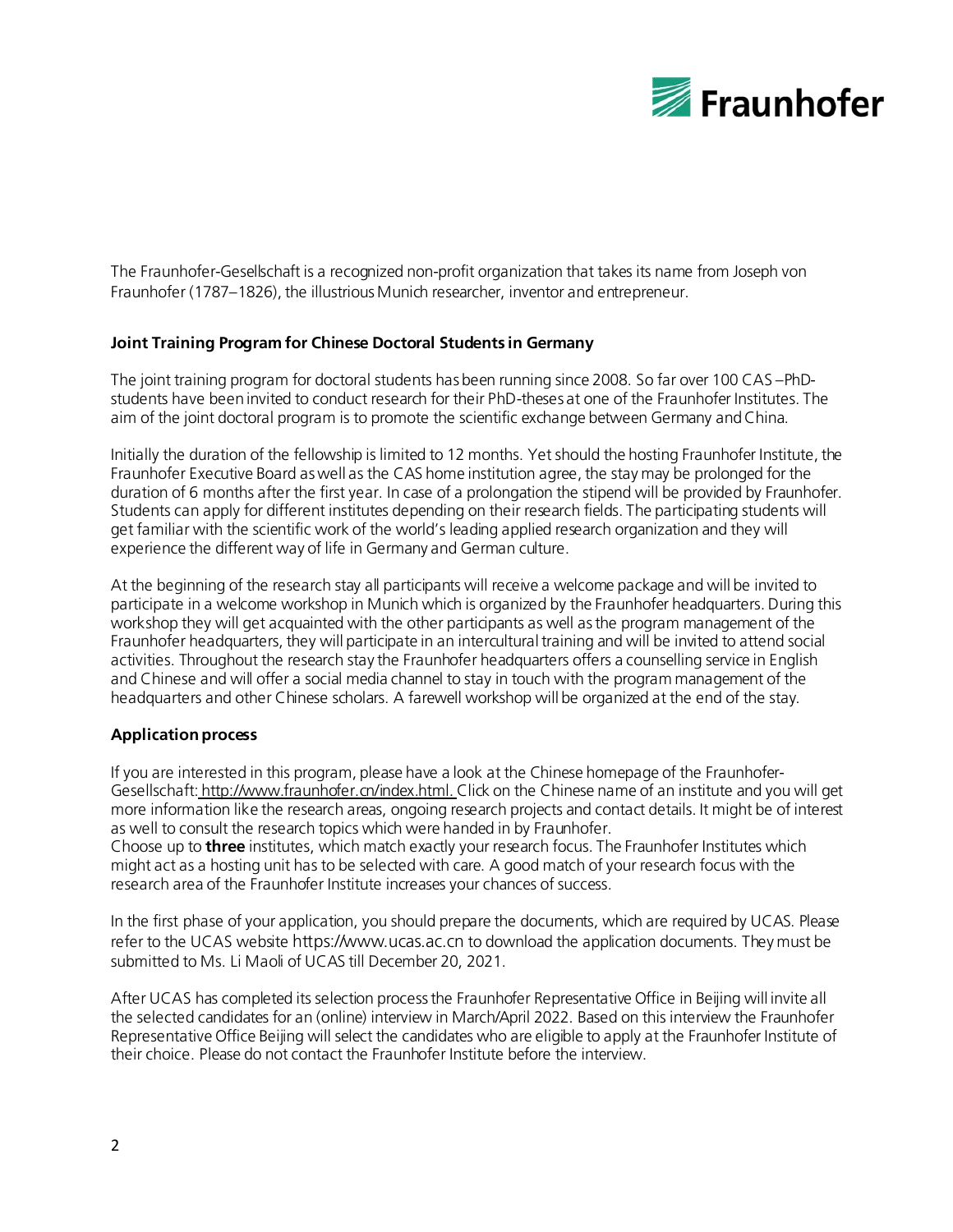

After the pre-selection of candidates by the Fraunhofer Representative Office Beijing the application phase at the Fraunhofer institutes will start in May 2022 and selected candidates will send their applications to the Fraunhofer Institutes.

## **Q&A**

## **1. Who will sponsor the students?**

CAS is responsible for funding the costs of the first year. In case Fraunhofer agrees to prolong the stay for another 6 months the scholarship will be provided by Fraunhofer.

- **2. Where can I find more information on Fraunhofer and the research topics of the Fraunhofer institutes:**
- Website of Fraunhofer Office Beijin[g: http://www.fraunhofer.cn/index.html](http://www.fraunhofer.cn/index.html) (in Chinese)
- Website of Fraunhofer German[y: https://www.fraunhofer.de/en.html](https://www.fraunhofer.de/en.html) (in English)
- List of institutes and research establishments in Germany: <https://www.fraunhofer.de/en/institutes/institutes-and-research-establishments-in-germany.html> (in English)
- Fraunhofer Magazin[e: https://www.fraunhofer.de/en/media-center/publications/fraunhofer](https://www.fraunhofer.de/en/media-center/publications/fraunhofer-magazine.html)[magazine.html](https://www.fraunhofer.de/en/media-center/publications/fraunhofer-magazine.html) (depicts research topics of Fraunhofer, in English)
- Annual Report 2020: https://www.archiv.fraunhofer.de/Fraunhofer Annual Report 2020/#0 (in English)
- Thematic brochures (e.g., AI; biological transformation)[: https://www.fraunhofer.de/en/media](https://www.fraunhofer.de/en/media-center/publications/brochures.html)[center/publications/brochures.html](https://www.fraunhofer.de/en/media-center/publications/brochures.html) (in English)
- Films about current research topics[: https://www.fraunhofer.de/en/media-center/videos/videos-](https://www.fraunhofer.de/en/media-center/videos/videos-2021.html)[2021.html](https://www.fraunhofer.de/en/media-center/videos/videos-2021.html) (in English)
- Online info session on Fraunhofer and the joint program for doctoral students on December 13, 2021, 8 am CET. Please send an e-mail to Ms. Lin Zhu (lin.zhu@fraunhofer.cn) to register for the workshop.

### **3. How many institutes can each student choose?**

Each student may apply for up to three institutes.

## **4. How to choose a suitable contact person?**

Find a contact person on the Fraunhofer Institutes´ websites (a list of all the institutes is available on the official website[: https://www.fraunhofer.de/en/institutes/institutes-and-research-establishments-in](https://www.fraunhofer.de/en/institutes/institutes-and-research-establishments-in-germany.html)[germany.html\)](https://www.fraunhofer.de/en/institutes/institutes-and-research-establishments-in-germany.html) according to your own research area or ask the Representative Office in Beijing for support. In general, your contact person must be a head of a department.

It might be of interest as well to consult the research topics which were handed in by Fraunhofer.

### **5. How to prepare for the interview?**

You should prepare some brief information about yourself, your academic background, your PhD-project, a study proposal for your stay at Fraunhofer, the reason why you wish to work at a Fraunhofer Institute and your expectations for living and working in Germany. Parts of the interview will be conducted in English.